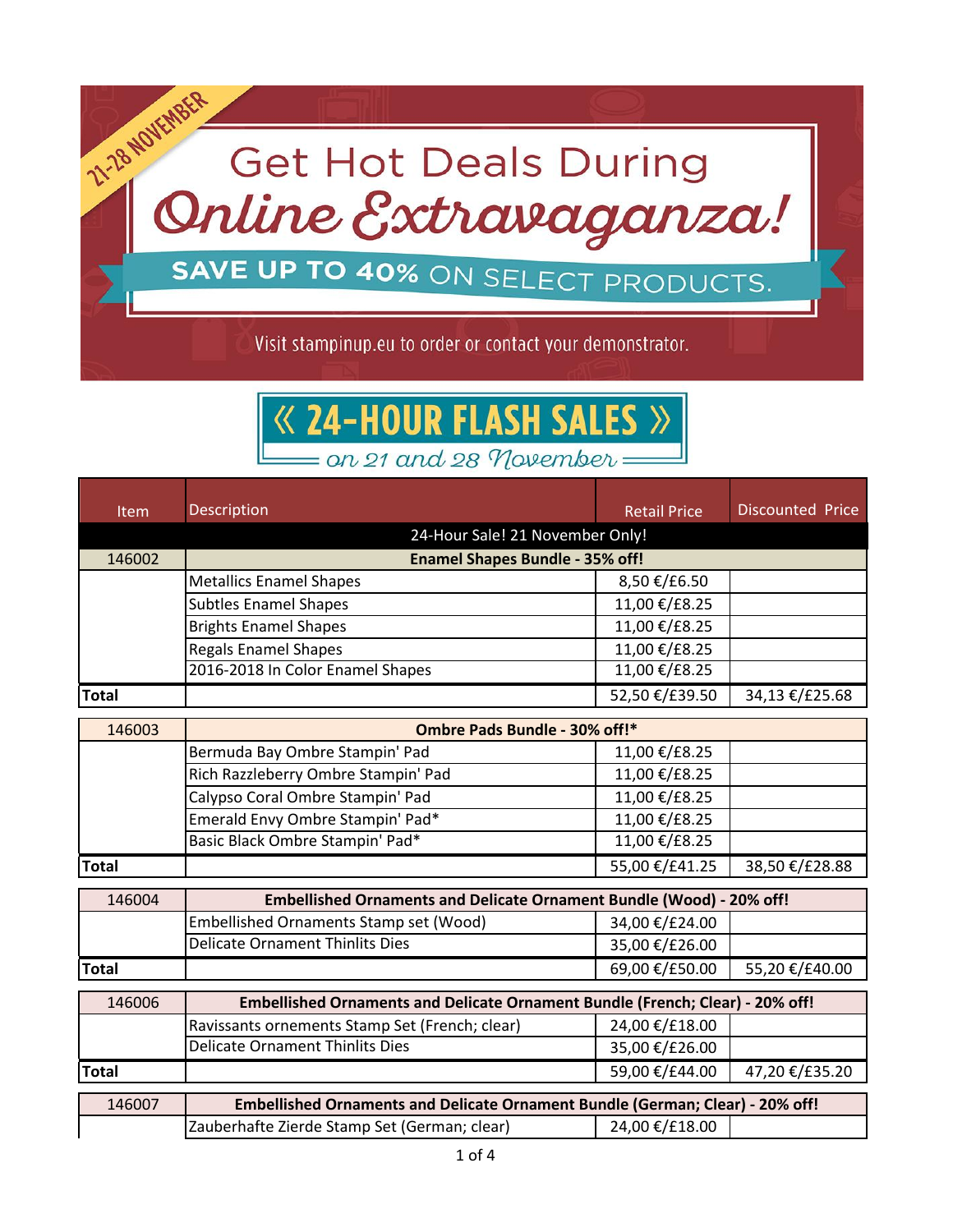| <b>Item</b>  | <b>Description</b>                                                           | <b>Retail Price</b> | <b>Discounted Price</b> |
|--------------|------------------------------------------------------------------------------|---------------------|-------------------------|
|              | <b>Delicate Ornament Thinlits Dies</b>                                       | 35,00 €/£26.00      |                         |
| <b>Total</b> |                                                                              | 59,00 €/£44.00      | 47,20 €/£35.20          |
| 146005       | <b>Embellished Ornaments and Delicate Ornament Bundle (Clear) - 20% off!</b> |                     |                         |
|              | Embellished Ornaments Stamp Set (clear)                                      | 24,00 €/£18.00      |                         |
|              | <b>Delicate Ornament Thinlits Dies</b>                                       | 35,00 €/£26.00      |                         |
| <b>Total</b> |                                                                              | 59,00 €/£44.00      | 47,20 €/£35.20          |
| 135862       | Gift Bag Punch Board - 30% off!                                              | 23,00 €/£18.00      | 16,10 €/£12.60          |
| 135863       | Gift Box Punch Board - 30% off!                                              | 23,00 €/£18.00      | 16,10 €/£12.60          |

| 24-Hour Sale! 28 November Only! |                                                                   |                |                |
|---------------------------------|-------------------------------------------------------------------|----------------|----------------|
| 146008                          | Flurry of Wishes and Snow Flurry Punch Bundle - 20% off!          |                |                |
|                                 | Flurry of Wishes Stamp Set                                        | 25,00 €/£19.00 |                |
|                                 | Snow Flurry Punch                                                 | 22,00 €/£16.00 |                |
| <b>Total</b>                    |                                                                   | 47,00 €/£35.00 | 37,60 €/£28.00 |
| 146009                          | Flurry of Wishes and Snow Flurry Punch Bundle (French) - 20% off! |                |                |
|                                 | Tempête de souhaits Stamp Set (French; photopolymer)              | 25,00 €/£19.00 |                |
|                                 | Snow Flurry Punch                                                 | 22,00 €/£16.00 |                |
| <b>Total</b>                    |                                                                   | 47,00 €/£35.00 | 37,60 €/£28.00 |
| 146010                          | Flurry of Wishes and Snow Flurry Punch Bundle (German) - 20% off! |                |                |
|                                 | Flockenzauber Stamp Set (German; photopolymer)                    | 25,00 €/£19.00 |                |
|                                 | <b>Snow Flurry Punch</b>                                          | 22,00 €/£16.00 |                |
| <b>Total</b>                    |                                                                   | 47,00 €/£35.00 | 37,60 €/£28.00 |
| 130658                          | Big Shot Magnetic Platform - 35% off!                             | 49,00 €/£36.00 | 31,85 €/£23.40 |
| 141657                          | Playful Palette Designer Series Paper Stack - 40% off!            | 12,25 €/£9.00  | 7,35 €/£5.40   |
| 141846                          | Bell Punch - 40% off!                                             | 22,00 €/£16.00 | 13,20 €/£9.60  |

| 10% OFF (21-28 November)                          |                                                  |                |  |
|---------------------------------------------------|--------------------------------------------------|----------------|--|
| <b>Festive Flower Builder Punch</b>               | 22,00 €/£16.00                                   | 19,80 €/£14.40 |  |
| 3/8" (1 cm) Very Vanilla Stitched Satin Ribbon    | 11,00 €/£8.25                                    | 9,90 €/£7.43   |  |
| Pumpkin Pie and Old Olive Stampin' Write Markers  | 8,50 €/£6.50                                     | 7,65 €/£5.85   |  |
| Festive Season Stamp Set (Photopolymer)           | 25,00 €/£19.00                                   | 22,50 €/£17.10 |  |
| Wonder of Christmas Stamp Set (Wood)              | 33,00 €/£24.00                                   | 29,70 €/£21.60 |  |
| Wonder of Christmas Stamp Set (Clear)             | 23,00 €/£17.00                                   | 20,70 €/£15.30 |  |
| Stitched with Cheer Stamp Set (Photopolymer)      | 25,00 €/£19.00                                   | 22,50 €/£17.10 |  |
| <b>Glamper Greetings Stamp Set (Photopolymer)</b> | 31,00 €/£23.00                                   | 27,90 €/£20.70 |  |
| Banners for Christmas Stamp Set (Photopolymer)    | 31,00 €/£23.00                                   | 27,90 €/£20.70 |  |
| Forever Evergreen Project Kit                     | 39,00 €/£29.00                                   | 35,10 €/£26.10 |  |
|                                                   |                                                  | 22,50 €/£17.10 |  |
|                                                   | Cousu avec joie Stamp Set (French; photopolymer) | 25,00 €/£19.00 |  |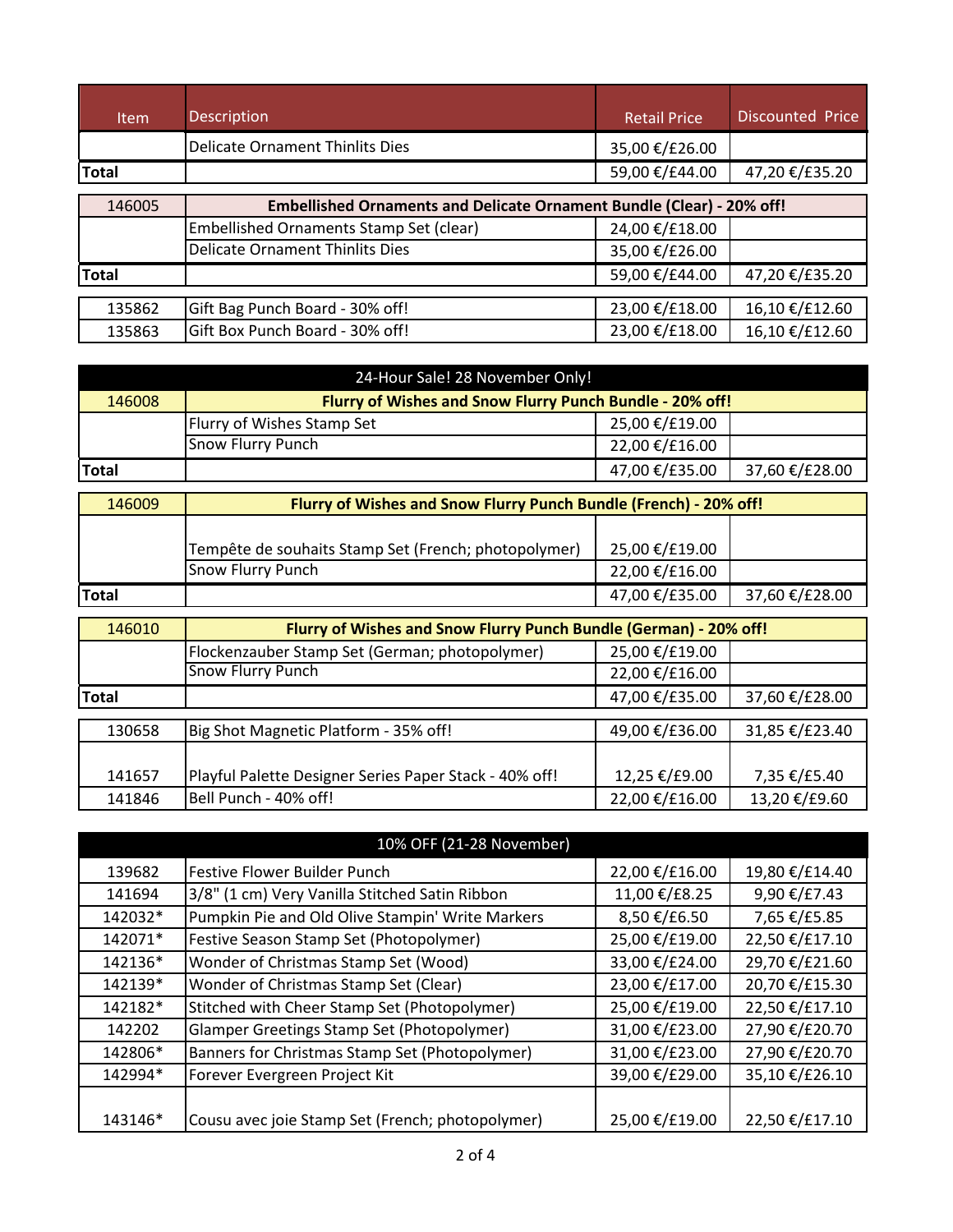| <b>Item</b> | <b>Description</b>                                             | <b>Retail Price</b> | Discounted Price |
|-------------|----------------------------------------------------------------|---------------------|------------------|
| 143148*     | Stamp Set Gestickte Weihnachtsgrüße (German;<br>(Photopolymer) | 25,00 €/£19.00      | 22,50 €/£17.10   |
| 143164*     | Le miracle de Noël Stamp Set (French; clear)                   | 23,00 €/£17.00      | 20,70 €/£15.30   |
| 143167*     | Stamp Set Freue dich, Welt (German; clear)                     | 23,00 €/£17.00      | 20,70 €/£15.30   |

| 20% OFF (21-28 November) |                                                       |                |                |
|--------------------------|-------------------------------------------------------|----------------|----------------|
| 134576                   | <b>Basic Black Baker's Twine</b>                      | 3,75 €/£2.75   | 3,00 €/£2.20   |
| 138393                   | <b>Classy Designer Buttons</b>                        | 7,50 €/£5.50   | 6,00 €/£4.40   |
| 138394                   | <b>Metal Rimmed Pearls</b>                            | 6,25 €/£4.50   | 5,00 €/£3.60   |
| 140569                   | Bermuda Bay 1/8" (3.2 mm) Stitched Ribbon             | 7,50 €/£5.50   | 6,00 €/£4.40   |
| 140622                   | Large Numbers Framelits Dies                          | 37,50 €/£28.00 | 30,00 €/£22.40 |
| 141471                   | Festive Textured Impressions Embossing Folder         | 10,50 €/£7.75  | 8,40 €/£6.20   |
| 141474                   | <b>Cupcake Cutouts Framelits Dies</b>                 | 33,00 €/£24.00 | 26,40 €/£19.20 |
| 141575                   | Cupcake Cutouts Framelits Dies (French)               | 33,00 €/£24.00 | 26,40 €/£19.20 |
| 141576                   | Cupcake Cutouts Framelits Dies (German)               | 33,00 €/£24.00 | 26,40 €/£19.20 |
| 141632                   | Affectionately Yours Specialty Designer Series Paper  | 15,75 €/£11.75 | 12,60 €/£9.40  |
| 141635                   | Affectionately Yours Designer Washi Tape              | 9,75 €/£7.25   | 7,80 €/£5.80   |
| 141647                   | Moroccan Designer Washi Tape                          | 9,75 €/£7.25   | 7,80 €/£5.80   |
| 141659                   | Playful Palette Designer Washi Tape                   | 9,75 €/£7.25   | 7,80 €/£5.80   |
| 142098                   | Here's to Cheers Stamp Set (Wood)                     | 33,00 €/£24.00 | 26,40 €/£19.20 |
| 142101                   | Here's to Cheers Stamp Set (Clear)                    | 23,00 €/£17.00 | 18,40 €/£13.60 |
| 143040                   | Saison pétillante Stamp Set (French; clear)           | 23,00 €/£17.00 | 18,40 €/£13.60 |
| 143043                   | Nette Etiketten Stamp Set (German; clear)             | 23,00 €/£17.00 | 18,40 €/£13.60 |
| 143138                   | Parsemé de bons vœux Stamp Set (French; photoplymer)  | 25,00 €/£19.00 | 20,00 €/£15.20 |
|                          | Bäumchen, schüttel dich! Stamp Set (German;           |                |                |
| 143140                   | photopolymer)                                         | 25,00 €/£19.00 | 20,00 €/£15.20 |
| 142059*                  | Shake & Celebrate Stamp Set (Photopolymer)            | 25,00 €/£19.00 | 20,00 €/£15.20 |
| 142128*                  | Yummy Little Christmas Stamp Set (Wood)               | 33,00 €/£24.00 | 26,40 €/£19.20 |
| 142131*                  | Yummy Little Christmas Stamp Set (Clear)              | 23,00 €/£17.00 | 18,40 €/£13.60 |
| 142134*                  | Be Jolly, By Golly Stamp Set (Photopolymer)           | 31,00 €/£23.00 | 24,80 €/£18.40 |
| 142184*                  | Forever Evergreen Stamp Set (Photopolymer)            | 21,00 €/£15.00 | 16,80 €/£12.00 |
| 142186*                  | Frosted Medallions Stamp Set (Wood)                   | 34,00 €/£25.00 | 27,20 €/£20.00 |
| 142189*                  | Frosted Medallions Stamp Set (Clear)                  | 24,00 €/£18.00 | 19,20 €/£14.40 |
| 143022*                  | Affaire de coniféres Stamp Set (French; photopolymer) | 21,00 €/£15.00 | 16,80 €/£12.00 |
| 143026*                  | Médaillons glacés Stamp Set (French; clear)           | 24,00 €/£18.00 | 19,20 €/£14.40 |
| 143029*                  | Wintermedaillons Stamp Set (German; clear)            | 24,00 €/£18.00 | 19,20 €/£14.40 |
| 141488                   | <b>Bunch of Banners Framelits Dies</b>                | 33,00 €/£24.00 | 26,40 €/£19.20 |

|        | 30% OFF (21-28 November)          |                   |                |
|--------|-----------------------------------|-------------------|----------------|
| 137415 | IConfetti Hearts Border Punch     | 27,00 €/£20.00    | 18,90 €/£14.00 |
| 138389 | <b>Brights Sequins Assortment</b> | $6,25 \in$ /£4.50 | 4,38 €/£3.15   |